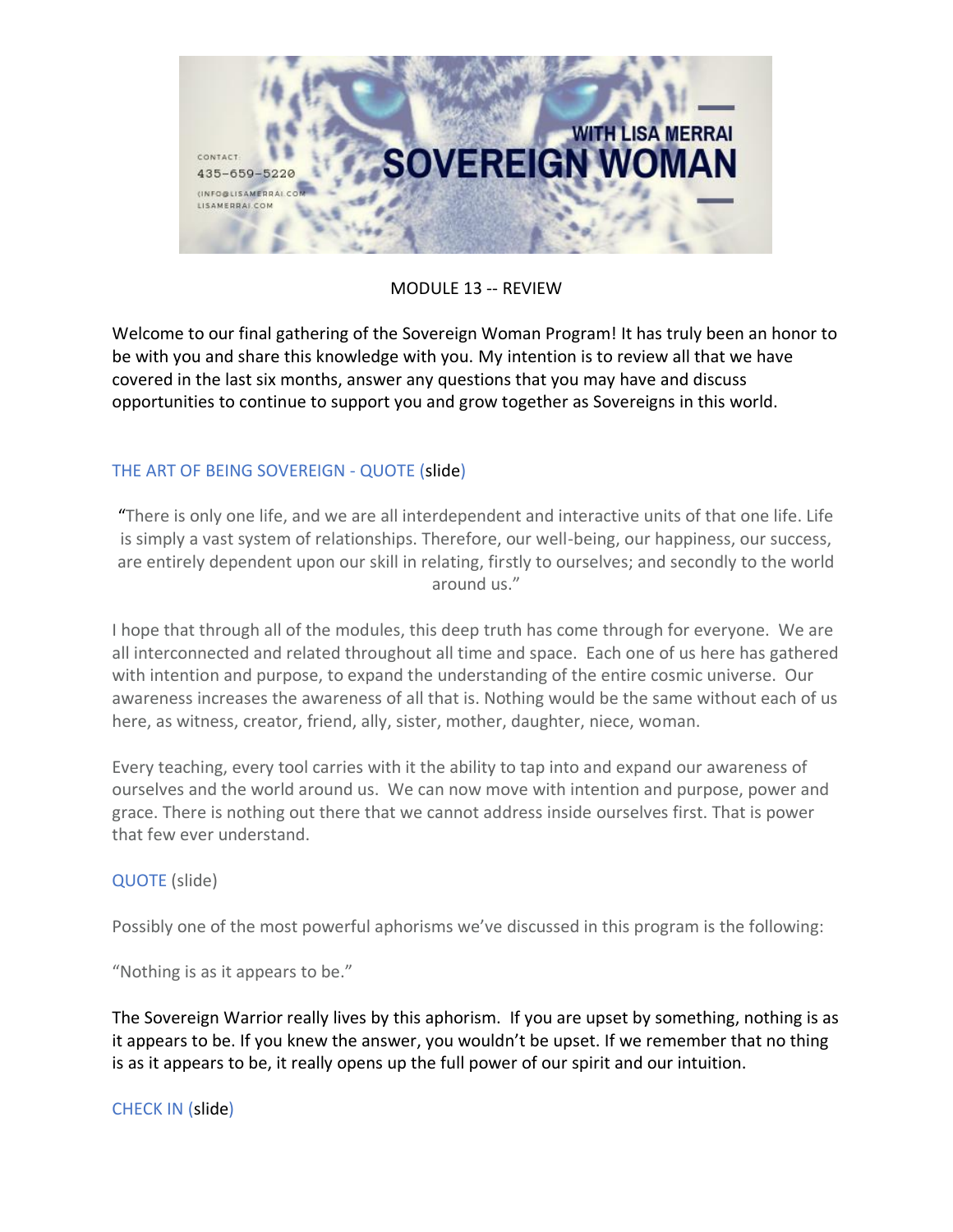- 1. How has it been going with the dreaming & creative mastery
- 2. What were the most powerful tools and teachings in this program for you?
- 3. What's going on in your life right now and how can we support you?

#### REVIEW – CREATION (slide)

Let's review what we've learned in this program, beginning with creation. In the beginning, was the VOID. No thing. Nothing. No thing-ness. Nothing at all, right? This equates to when you have control over your awareness. When you are fully in the beauty of action, when there is nothing going on and you are really just potential waiting. At that moment, you are IN the awareness of your Dreamer.

And then….something stirs. Something happens. There was no thing and then we have some thing. Maybe that something is a mirror with your coworker or friend or stranger. It's a back door to a house. It's something unknown to you. It just feels bad. Whatever it is, now there is something.

We want to remember that this is the feeling principle in action, the feeling principle of INTENT. Now that we have some thing happening, we want to use POWER, the feeling principle of INTENT, to navigate the unknown as it is presented in this moment. We can bring to mind what it is that we need to remove or shift, or bring the light of awareness to, so we can go back to no thing.

Using this process actually mirrors the process of creation because there is a VOID, there is INTENT, and then there is MIND. Mind is the known. It's also your mind.

In the moment where you experience No Thing, the VOID, you feel confidence, power, feeling, beauty, everything that your Dreamer is. And then, all of the sudden, there's some thing. When there is some thing, you've forgotten your Dreamer, you've forgotten who you really are because that some thing took control of your awareness. This is why STOPPING THE WORLD is so critically important. We use FEELING, INTENT, and POWER to bring to MIND what it is that we need to do, see or understand.

When we say "nothing is as it appears to be" we are acknowledging the unknown always at work in everything. No thing points us to some thing and then we inquire to make it known.

#### REVIEW – THE CENTERS (slide)

The Central Channel and Centers of the body are critical to navigating the world as a Sovereign Woman. Learning to STOP THE WORLD (or the DIALOG) is the first step to aligning with your DREAMER and the HEART Center.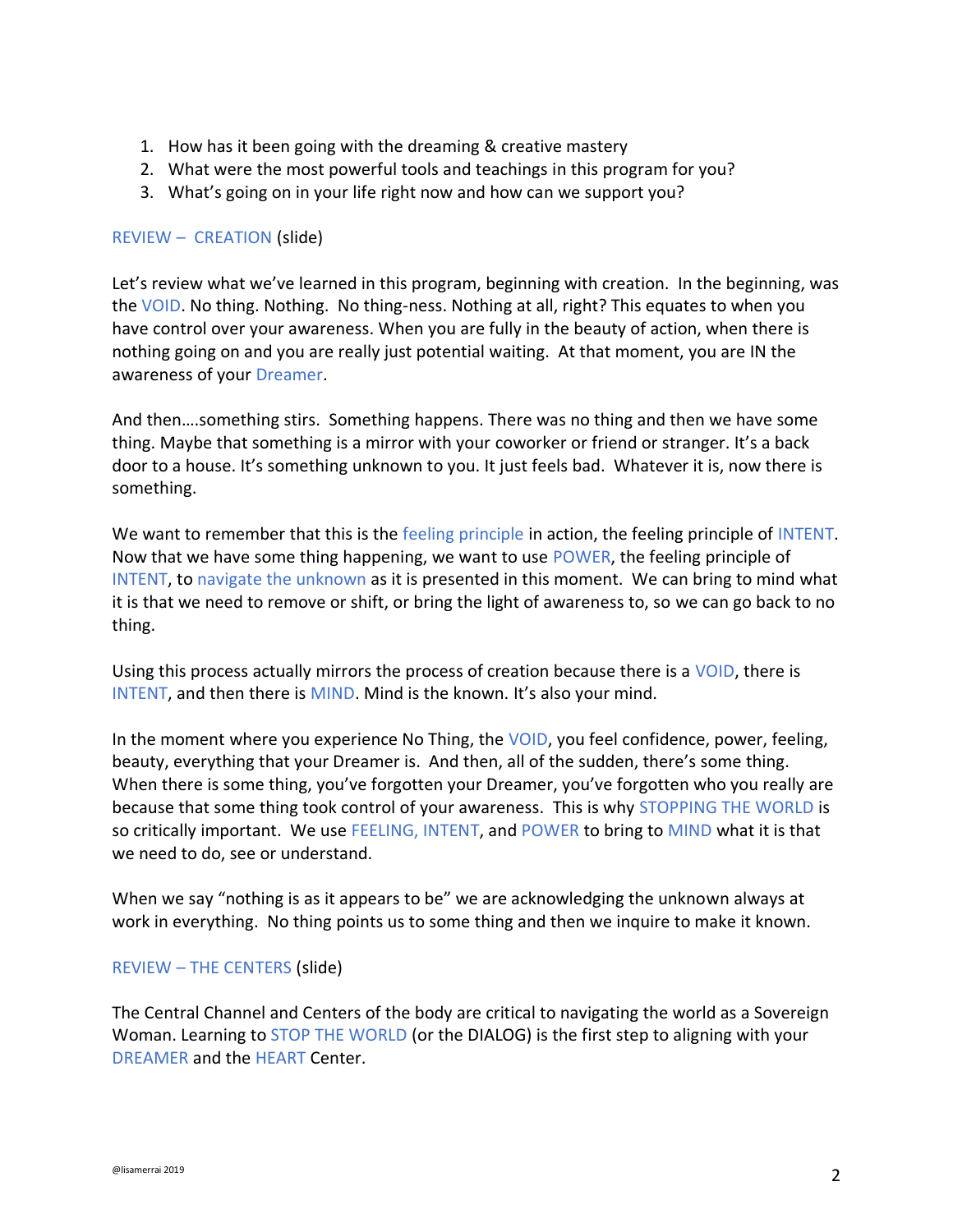Remember to drop your awareness into your SOLAR PLEXUS to break the control of the mental chatter. It allows us to step into the VOID of creation as creators ourselves. From this moment, there is a pause, space where we can bring awareness to a feeling or an unfolding situation. With this awareness, we can move into the DAN TIEN to ground or the HEART to connect to unconditional love or align all four CENTERS with the THIRD EYE and perceive beyond what is apparent in front of us. Learning to align these CENTERS inside of us with the macrocosm around us, is a huge, huge feat of SOVEREIGN MAGIC and POWER. From here, we know that nothing is as it appears and we can observe, wait, and move with far more precision and INTENT than in any other mode of operation.

## SOVEREIGN PROCESS (slide)

Imagine something upsetting happens in your life. Here is the process I might use to address it:

- 1. Stop the dialog
- 2. Take control of awareness
	- a. Move your awareness into solar plexus
	- b. Then move awareness into heart center
- 3. Check to see if it's a mirror
- 4. Do I need to cut cords between myself and others?
- 5. Is there a story that you need to release? (new or old story that returned in some way)
- 6. Is there a pattern here?

It's all about energy. We sometimes agree to or accept stories that are not in alignment with who we really are and that dissonance causes discomfort, pain and suffering. Is there a current or new story to release? If you find a mirror or story, use the same protocol, write it down and burn it. Or blow it into a stone and leave the stone in nature. Use the elements in some way or talk to someone about it to vent, or to a tree, etc.

Remember that a Sovereign doesn't care if she's heard or understood. It's about releasing the energy.

Is there a pattern? Go back and review the pattern protocol. You have access to all the documents we've used in the members area. Use the elements, helpers, your intention, to release and shift anything that you no longer desire. Create! Use the creation tools to move towards healing, a solution, clarity, understanding. Envision a new future timeline with mutually beneficial outcomes.

After you have released any negative energies, it's about integration. What are you trying to learn?

Always be gentle with yourself. Be patient and gentle.

#### SOVEREIGN TOOLS (slide)